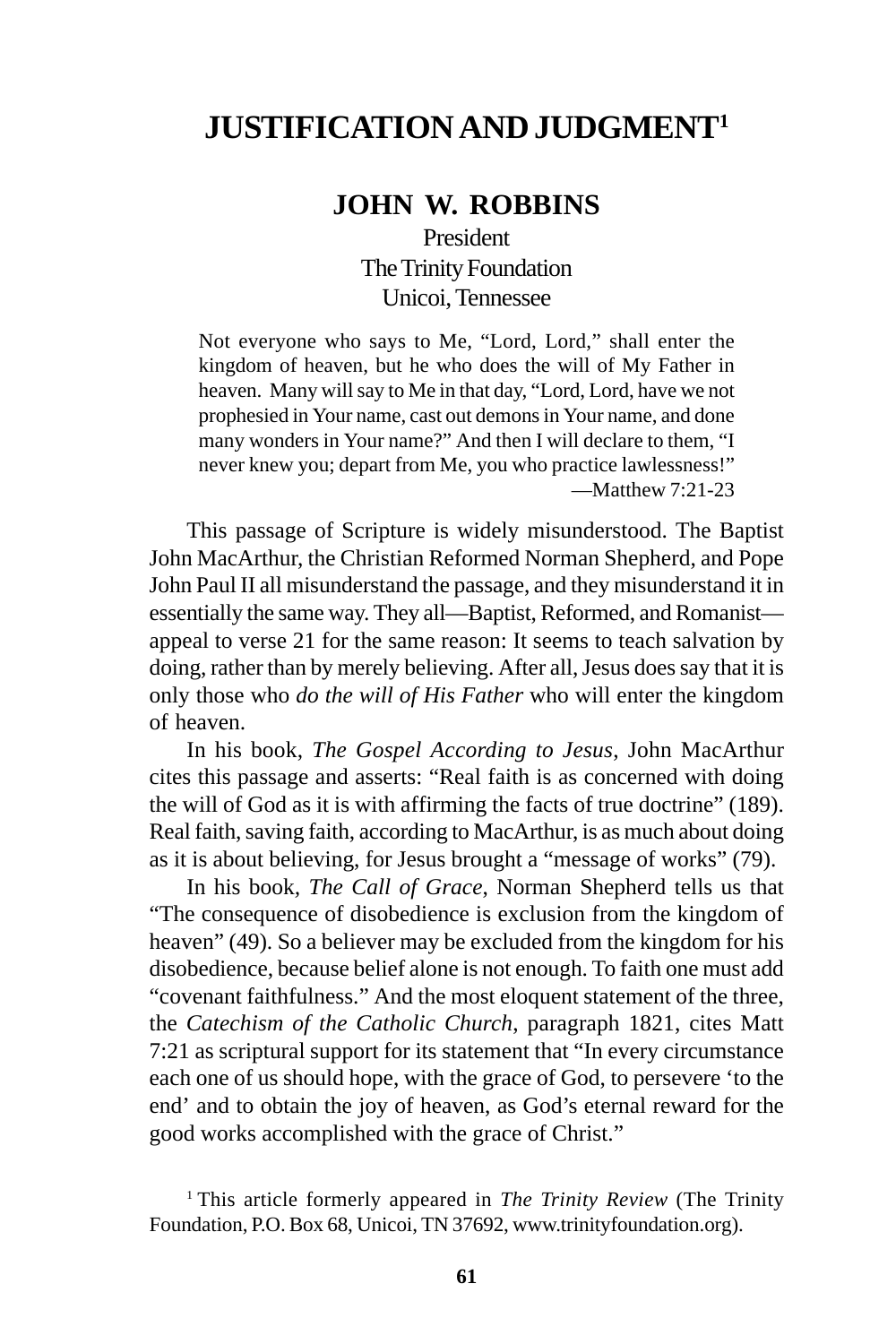## **62 Journal of the Grace Evangelical Society • Spring 2002**

Notice that the *Catholic Catechism* mentions grace twice in this single sentence*.* Many non-Catholics labor under the mistaken impression that the Roman Church-State teaches salvation by works apart from the grace of God and Christ. But it does not, and this paragraph reflects its teaching that the good works Christians do are done by the grace of God and Christ. This common misrepresentation and misunderstanding of Romanist doctrine has contributed to (or is caused by) a misunderstanding of biblical doctrine. Our works, our doing, the Bible teaches, contribute nothing whatsoever to our salvation. They are neither an instrument for our justification nor a condition of our salvation. The difference between the Bible and Rome is not that Rome teaches salvation by faith and works-without-grace, while the Bible teaches salvation by faith and works-with-grace. The difference between the Bible and Rome is that the Bible teaches that our salvation does not depend on our works at all (whether allegedly done by the grace of God or not), while Rome asserts that our salvation depends in part on our works. The Bible affirms *sola fide*; Rome denies it.

But let us return to the text.

Not everyone who says to Me, "Lord, Lord," shall enter the kingdom of heaven, but he who does the will of My Father in heaven (Matt 7:21).

At first glance, verse 21 seems to be saying that the decisive difference between those who are excluded and those who are admitted into the kingdom of heaven is the difference between empty professors and actual doers of the Word. It is not those who *say*, "Lord, Lord," but those who actually *do the will of the Father*, who are admitted into heaven. In verse 21, Jesus seems to be making the same distinction that James makes in 2:14: "What does it profit, my brethren, if someone *says* he has faith but *does not* have works? Can faith save him?" The contrast in James is between a person who *says* something with his lips, but does not give evidence of his faith by his works. But, unlike James, Jesus does not explicitly mention belief in verse 21; He mentions doing and saying, asserting that doing the will of the Father in heaven is required to get into the kingdom of heaven, but saying "Lord, Lord" is not enough.

Again, at first glance, verse 21 seems to contradict verses such as Acts 16:31: "Believe on the Lord Jesus Christ and you will be saved…" and Rom 3:28: "Therefore we conclude that a man is justified by faith apart from the deeds of the law;" and Eph 2:8-9: "For by grace you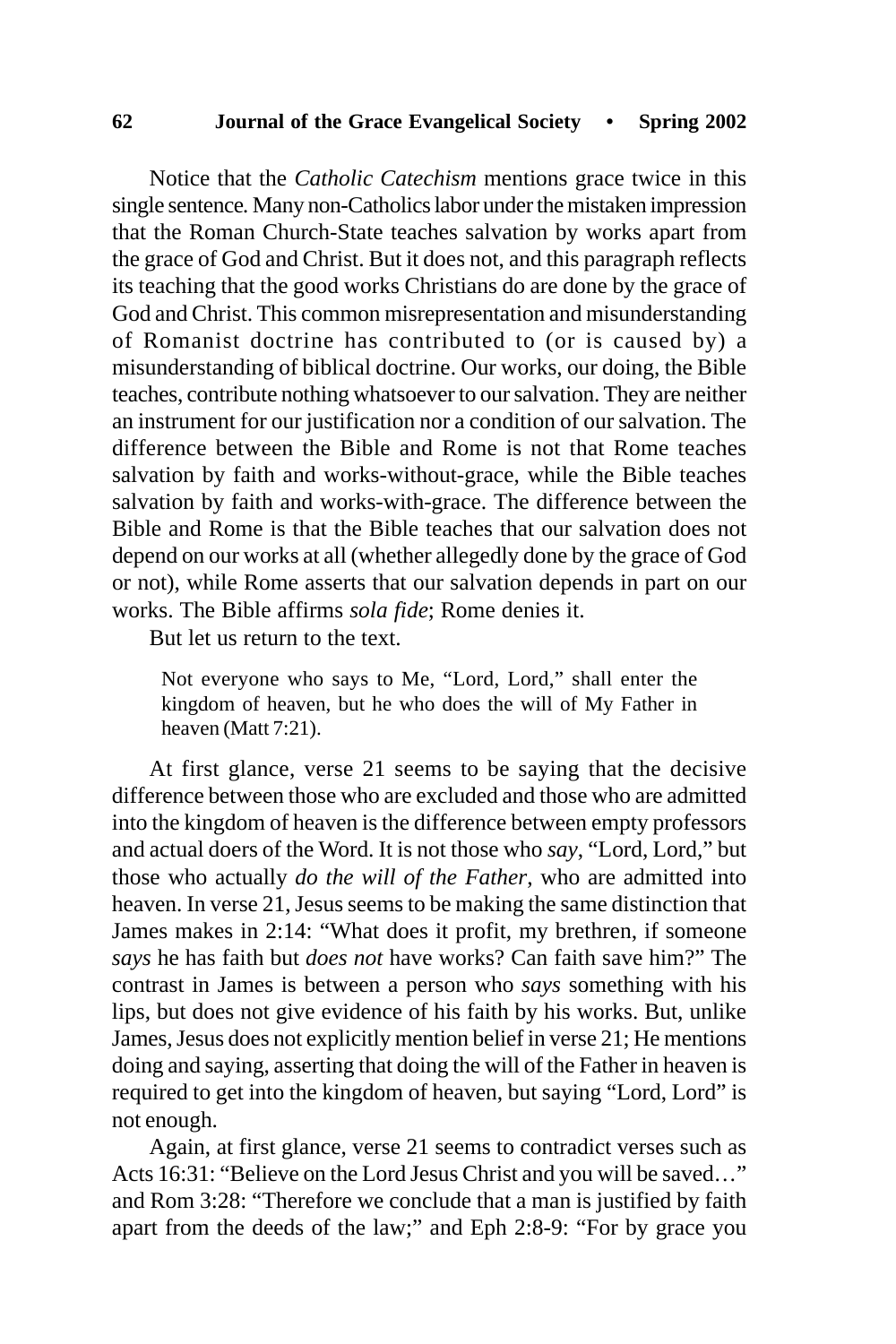have been saved through faith, and that not of yourselves; it is the gift of God, not of works, lest anyone should boast;" and scores of other verses that deny salvation comes by doing.

This apparent contradiction in the NT raises a further difficulty: Does the Bible contradict itself? Many scholars say, Yes, it does. Or if they are coy rather than candid, they say the Scriptures contain "tensions," "paradoxes," and "antinomies." The scholars apparently never consider the possibility that they have misunderstood the Scriptures. They are quick to attribute logical difficulties to the revealed propositions (and they always add that it is pious and humble to do so), but they do not even contemplate the possibility that they might not understand the text. Therefore, the text itself must be paradoxical.

But as Christians we ought to be humble and say, *Of course the Scriptures contain no contradictions, no paradoxes, no antinomies, and no tensions.* When we come to what seems to be a contradiction in our theology, we must check our premises, return to the propositions of Scripture, and conform our thoughts to what the noncontradictory Scriptures say.

The "first glance" reading of verse 21 raises still another problem: Does Jesus teach legalism? Here I am using the word *legalism* in its proper sense: the notion that one can obtain, in whole or in part, salvation by doing, rather than by mere belief. The Pope, Shepherd, and MacArthur all appeal to this verse because they all believe that Jesus does in fact teach salvation by doing here—that He here denies the sufficiency of belief alone for salvation. The central problem in verse 21 is the meaning of Jesus' phrase: "he who does the will of My Father in heaven." The Pope, MacArthur, and Shepherd all appeal to this verse because they believe that the phrase means "works." But that interpretation, of course, implies that the Bible contradicts itself. And that interpretation of the phrase cannot be correct, because of what verse 22 says.

Many will say to Me in that day, "Lord, Lord, have we not prophesied in Your name, cast out demons in Your name, and done many wonders in Your name?" (Matt 7:22).

Now if we understand verse 21 as the Pope, MacArthur, and Shepherd understand it, what Jesus says in verse 22 is both unexpected and inexplicable.

If Jesus' point in verse 21 were that faith is not enough, that good works, or "covenant faithfulness," or obedience is also necessary in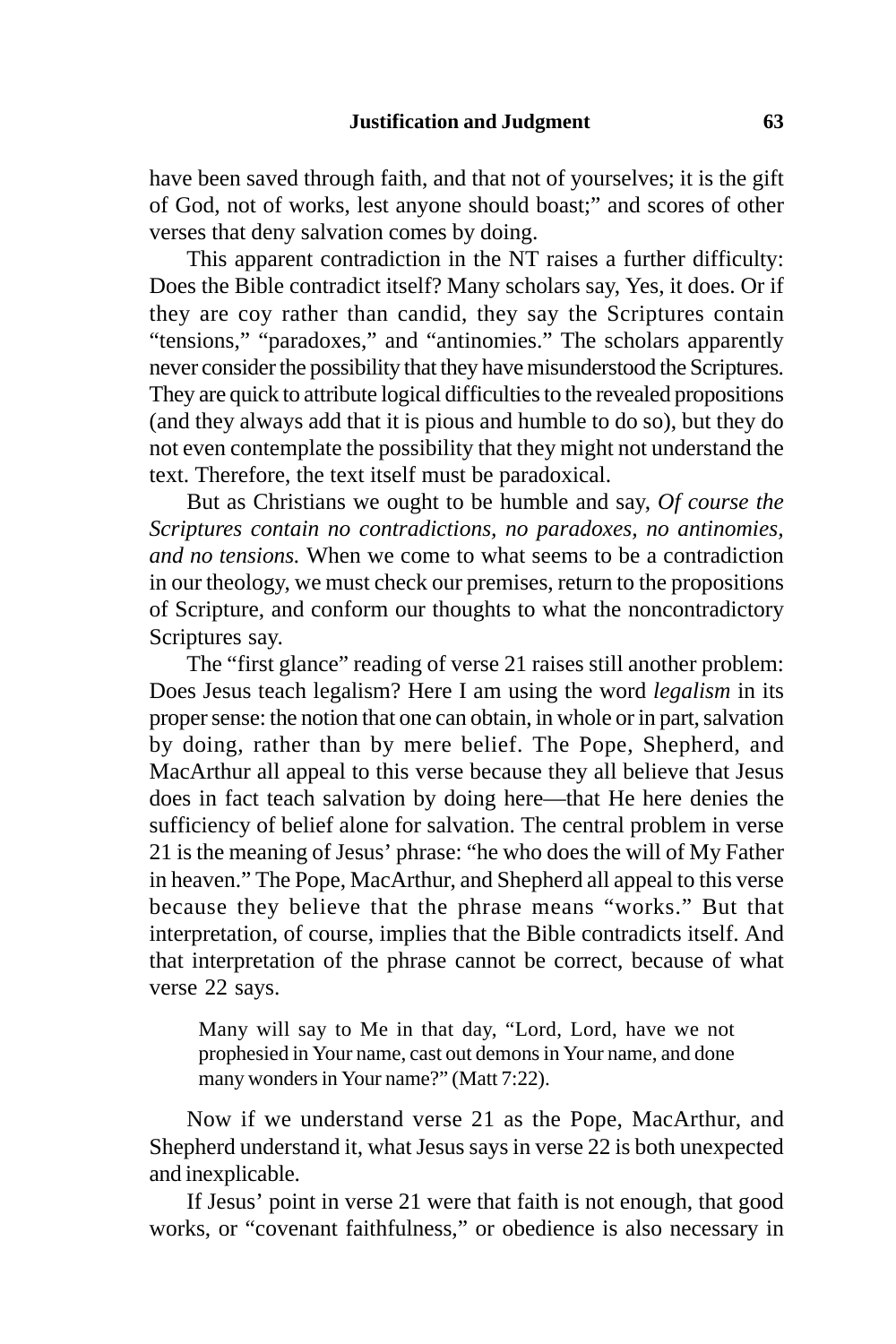order to be saved, then Jesus should have said something like this in verse 22: "Many will say to me in that day, 'Lord, Lord, we trusted in You alone, we had faith in You alone, we believed the Bible and Your words.'" But of course Jesus says nothing of the sort. Instead, He reports that many people will appear before Him at the Judgment and will talk about their *works*, *not their faith.* These people—the ones who present works—will be excluded from the kingdom of heaven.

Let us examine this verse carefully.

First, Jesus says "Many." At first glance, verse 21 suggests that there will be only a few among those who will say, "Lord, Lord" who will be excluded from the kingdom of heaven. Jesus had said, "Not everyone," and, sinners that we are, we jumped to the conclusion that He meant "almost everyone." But here in verse 22 He says "many." Many will come before Christ Jesus and speak to Him, saying, "Lord, Lord," and they will be excluded from the kingdom of heaven.

Second, many will speak to Jesus "in that day:" the Day of Judgment, when every person will give an account of every thought, word, and deed done in the body. We will each give an account of our lives to God.2 There is no escaping this judgment, no parole, no continuance, no diversion. The author of Hebrews writes: "It is appointed for men to die once, but after this the judgment" (9:27). Those are two appointments each one of us will keep: death and judgment. We will be on trial for our lives. We will not be appearing in this court as witnesses, victims, or jurors, but as defendants.

Third, each of us will speak directly to Jesus; there will be no attorneys, no priests, no pastors, no bishops, no archbishops, no popes, no confessors, no counselors, no elders, no deacons, no church, no parents, and no friends to represent us and to speak for us. We will be held individually accountable by God.

This is the basis of the idea of individual responsibility, not merely in theology, but in law as well. Individual responsibility is one of the pillars of Christian jurisprudence, and those who rant against the individual and individualism are merely displaying their ignorance of, or their rejection of, what the Bible teaches about the role and the significance

 ${}^{2}$ Editor's note: The author does not distinguish here between the Judgment Seat of Christ (for believers) and the Great White Throne Judgment (for unbelievers). In light of John 5:24 ("will not come into judgment"), it is important to realize this distinction.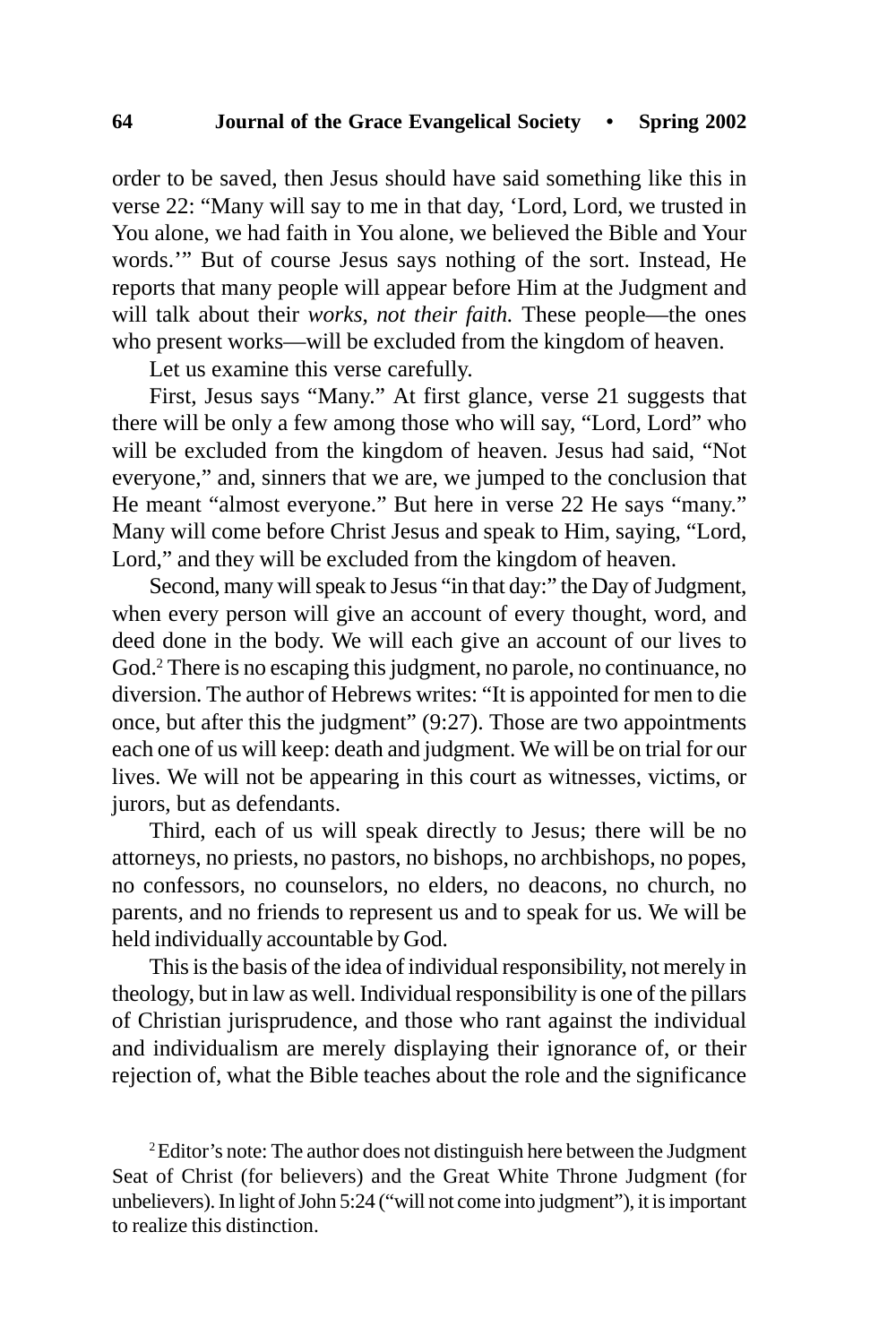of the individual person. We will each be summoned to this divine court to face the Creator of the universe. What will we say in that day?

Jesus in His mercy tells us what many will say to Him in that Day: First, they will acknowledge the Lordship of Jesus Christ, addressing Him as "Lord." Not only will they say it once, they will repeat it: "Lord, Lord." Recognizing the gravity of the situation, they will plead for their lives. This repetition of "Lord" may also suggest that they think they are on familiar terms with Jesus.

Next, they will ask Jesus a series of questions, calling the Christ Himself as a witness in their defense. Notice that they will not directly assert that they have done good works. They will speak in interrogative, not declarative, sentences. Because of this, their defense will actually be much stronger than their own mere declarations would have been: They will call Christ Jesus Himself as their defense witness. They will ask Him to testify to the facts of their lives: their prophesying, exorcising, and wonder working.

Some commentators have tried to dismiss the claims of these defendants by suggesting that they will lie or exaggerate, that they really will not have done what they will claim to have done. There is nothing in the text that supports such an accusation. That misinterpretation is a desperate device to evade what Jesus is telling us in this passage. The defendants will make no direct assertions. They will ask questions. They will address those questions to Jesus, whom they will acknowledge as Lord. They will ask Him to testify to the truth of their claims. They actually will have done these things on earth: prophesying, casting out demons, and performing wonders.

Now the fact that many people will have done these things on earth implies several things.

First, it implies that these people are not mere professors, without works and without practice, as we may have concluded from our superficial reading of verse 21. They are not pew warmers; they are not spiritual spectators; they are not churchgoers who show up only on Easter and Christmas; they are not those who have no works. These people have many works, and they will call on Jesus Himself to testify to their works on earth. Theirs is not mere lip service; nor empty profession. They will have been *very* active in church and in other religious endeavors.

Second, not only are these people active in the churches, they are church leaders. They prophesy, they preach, they proselytize, they teach;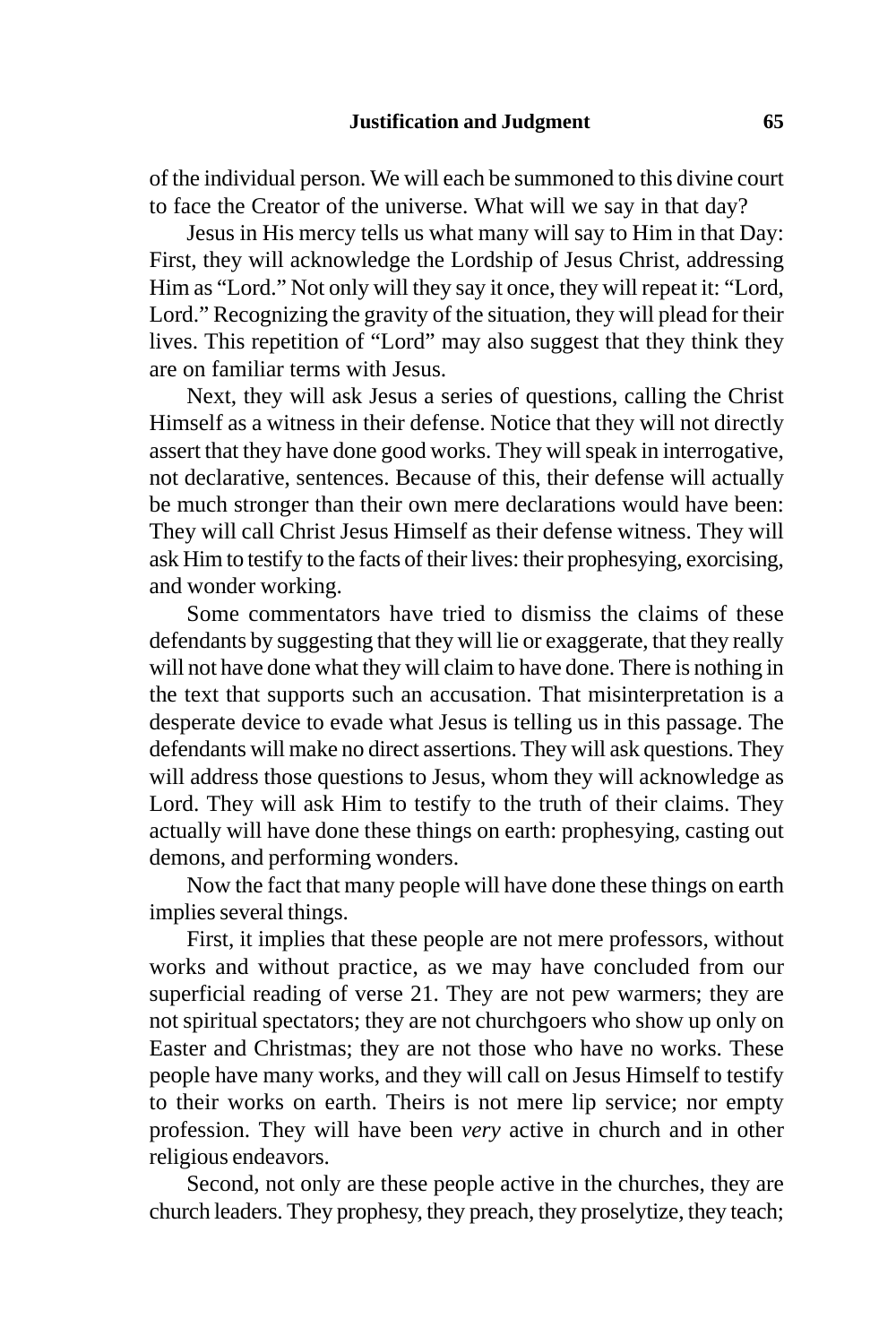they cast out demons, they exorcise; they perform many wonders—not just a few, but *many* wonders. These are things publicly done, not things done in a corner or in the privacy of one's own home.

Third, they will do all these works in the name of Jesus Christ. Notice that the defendants will use the phrase "in Your name" repeatedly: They will prophesy "in Jesus' name;" they will cast out demons "in Jesus' name;" they will perform many wonders "in Jesus' name." They will be leaders in professedly Christian churches. They are not Buddhists, performing these things in the name of Buddha. Nor are they Hindus, performing these works in the name of Shiva or some other Hindu god. Nor are they Muslims, doing these things in the names of Allah or Mohammed. Nor are they Jews, doing these things in the name of Abraham. These are not pagans ignorant of the name of Jesus; they are professing Christians who will do all these works in the name of Jesus Christ.

Because they were doing these things in the name of Jesus while on earth, they must have known something about Jesus, perhaps even that He is God. Some demons know no less, such as the one whose conversation with Jesus is reported in Mark 1:24: "Let us alone! What have we to do with You, Jesus of Nazareth? Did You come to destroy us? I know who You are—the Holy One of God!"

Did these defendants know as much as that demon? They were as lost as that demon. This implies, among other things, that simply acknowledging Jesus as Lord, as the Holy One of God, is not sufficient for salvation. Do not the Scriptures say that every knee will bow and every tongue confess that Jesus is Lord? And do not the Scriptures say that some people will not be saved? It therefore follows that confessing Jesus as Lord is insufficient for salvation; one must also confess Him as Savior.3

Now, consider the irony of the exegetical situation. Proponents of "Lordship Salvation" such as Shepherd and MacArthur appeal to this passage in Matthew 7 to support their view that belief alone in the Lord Jesus Christ is not enough for salvation, that we must also practice the Lordship of Christ by faithfully performing works in order to be saved. Yet this passage clearly teaches that some of those who confess Jesus

<sup>3</sup> Editor's note: It would be clearer to say what the author himself says later in the article, "The phrase Jesus used in Matt 7:21, 'he who does the will of My Father in Heaven,' is equivalent to *believe the gospel*" (p. 74).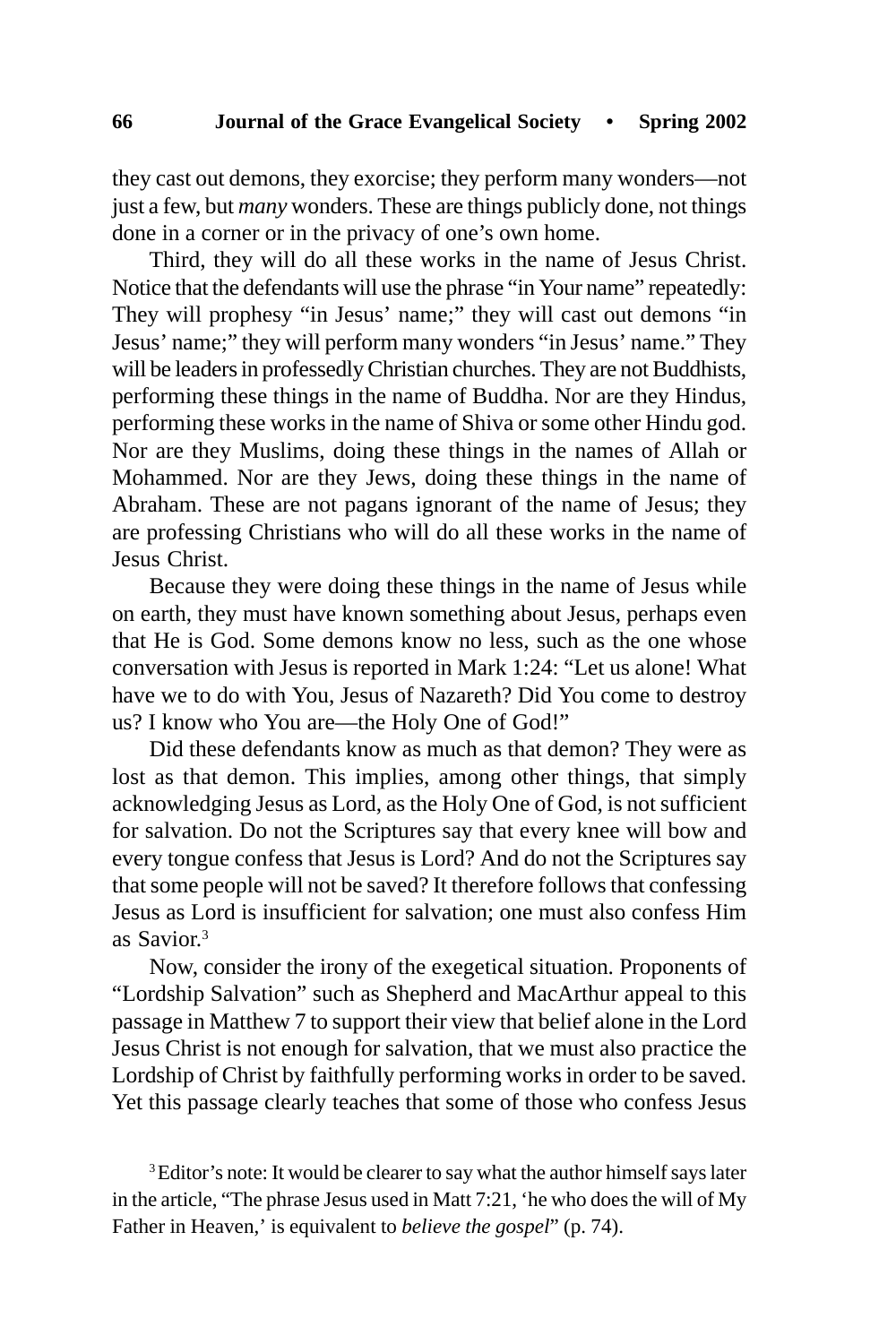as Lord and perform amazing works will be excluded from the kingdom of heaven. Therefore, one may acknowledge the Lordship of Christ, perform many wonderful works, and still go to hell. Jesus Himself here warns us that "many" who confess His Lordship and perform many works will go to hell. Obviously the passage does not mean what the Pope, MacArthur, and Shepherd think it means. It is not a contrast between mere believers (who are lost) and workers (who are saved), for Jesus Himself says that the workers are lost.

Fourth, because these men were visible church leaders on earth, we know that the visible church is not the kingdom of heaven, for these men are excluded from the kingdom of heaven.

Let us turn our attention briefly to the sorts of works these church leaders will have done. They will have prophesied in the name of Jesus; they will have cast out demons in the name of Jesus; they will have performed wonders in the name of Jesus. Now, these are not only works; they are extraordinary and supernatural works. In fact, they are the greatest works done by men and among men, to use John Gill's phrase. Perhaps a few of us, but certainly not this writer, have done anything remotely as great or as impressive as these works. Our works are ordinary: attending church, being good neighbors, giving money to the church and to the poor, taking care of our families, and so on.

Now here is the question: If none of us has done or will do anything like the works these men will have done, and if these men are lost, then what hope is there for us? If Jesus Himself turns these men out of the kingdom of heaven—these many men who have performed such great works in the name of Jesus—what hope have we? If these very active, professing Christians, these church leaders, will be sent to hell, what hope have we of gaining heaven?

The answer is, we have no hope, if, like these men, we rely on our works. If we believe that our works help obtain our salvation, we have no hope of heaven, no matter how great our works, no matter how faithful our obedience, regardless of whether we act in the name of Jesus, or whether we confess Jesus as Lord. If we rely on our obedience or our covenant faithfulness or our good works, we are lost.

This is the crux of the passage, and of salvation. When these church leaders give their defense at the judgment, they will offer their works as Exhibits A, B, and C. Their plea to Jesus will be their works—works done in the name of Jesus, to be sure, but works nonetheless. And far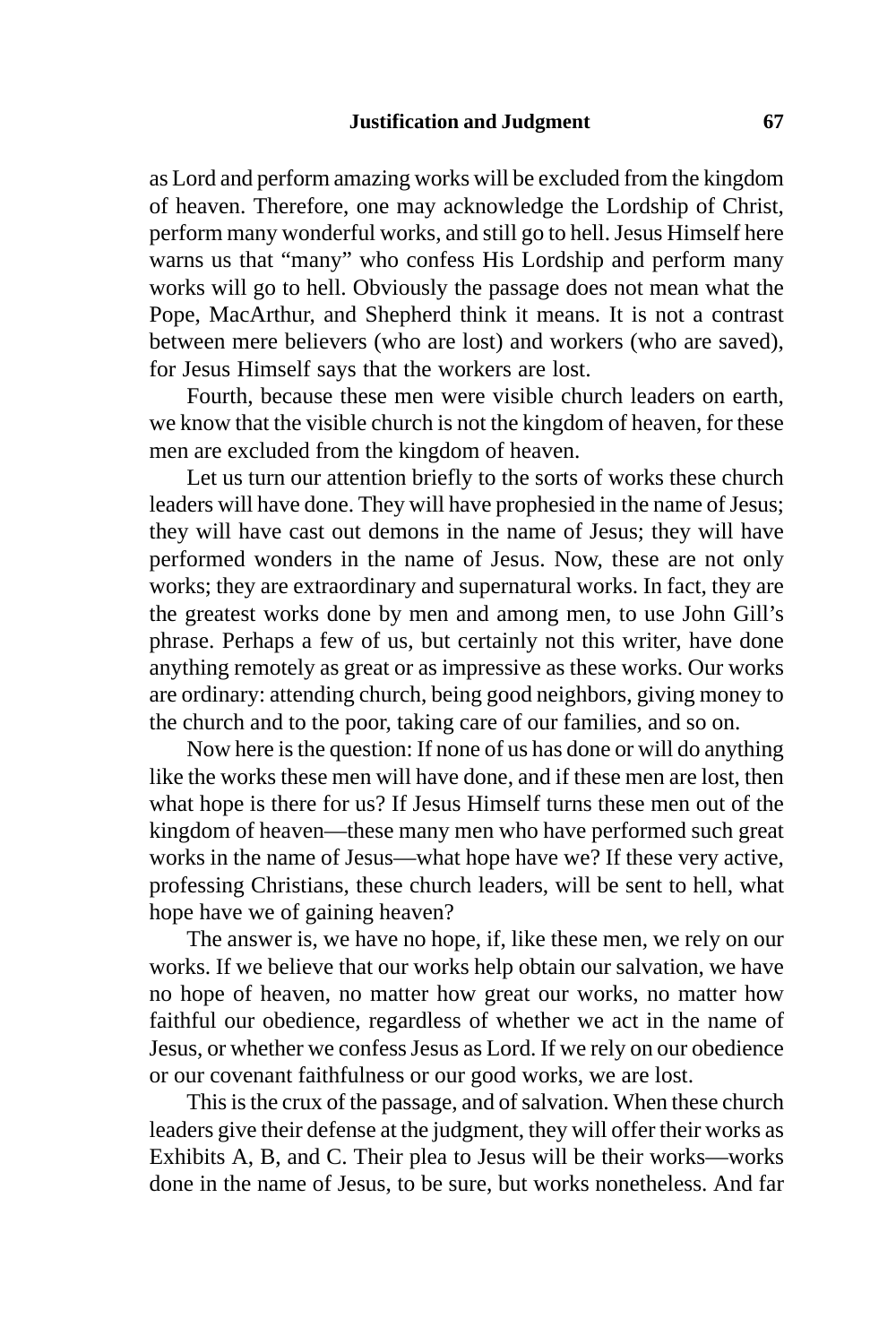from lessening their guilt, doing their works in the name of Jesus increases their guilt before God.

Far from teaching a "message of works," Jesus warns us that anyone who comes before Him at the Judgment and offers his works, his covenant faithfulness, or his life as his defense will be sent to hell. Far from teaching that our works are necessary for our salvation, Jesus here teaches that all our works contribute not one whit to our salvation.

Why will many men not be admitted into the kingdom of heaven? What is wrong with their defense? Jesus tells us plainly: They will plead their own lives and Christian works.

Their defense should be the imputed righteousness of Christ, not their works. Many will be sent to hell because they will not mention that they are sinners saved only by the righteousness of the Man Christ Jesus.

They will not mention the perfect life, sinless death, and resurrection of Jesus Christ. They will not mention the righteousness of Jesus Christ imputed to those who believe in Him. They will not mention the substitutionary atonement of Jesus Christ for His people. They will not mention that Jesus Christ earned their salvation for them. They will not mention that Jesus Christ suffered the penalty of hell due to them, that Jesus satisfied the justice of the Father on their behalf.

In short, they will not confess Jesus as Savior, even while they confess Him as Lord.

Jesus in His mercy has told us one thing that will happen on the Day of Judgment. This is not a parable; this is not a metaphor. This is prophecy. It is exactly what many scholars deny prophecy is: future history. When Jesus here uses the verb "will," when He speaks in the future tense, He speaks literally, and these events must happen. We ought to heed His warning and realize that if we rely on anything we do—faithful church attendance, tithing, serving as a church officer, writing, speaking, teaching, holding crusades attended by millions, raising money, giving alms to the poor, building hospitals, Christian schools, churches, baptism, participation in the Lord's Supper—we are lost. All our righteousnesses—Isaiah does not say *unrighteousnesses—*are as filthy rags.

Jesus tells us that many people at the judgment will argue that they deserve heaven, that they have a right to heaven because they have done many wonderful works in the name of Jesus. They will not acknowledge their depravity, for they think they are good men. They will not acknowledge the satisfaction and atonement of Jesus, because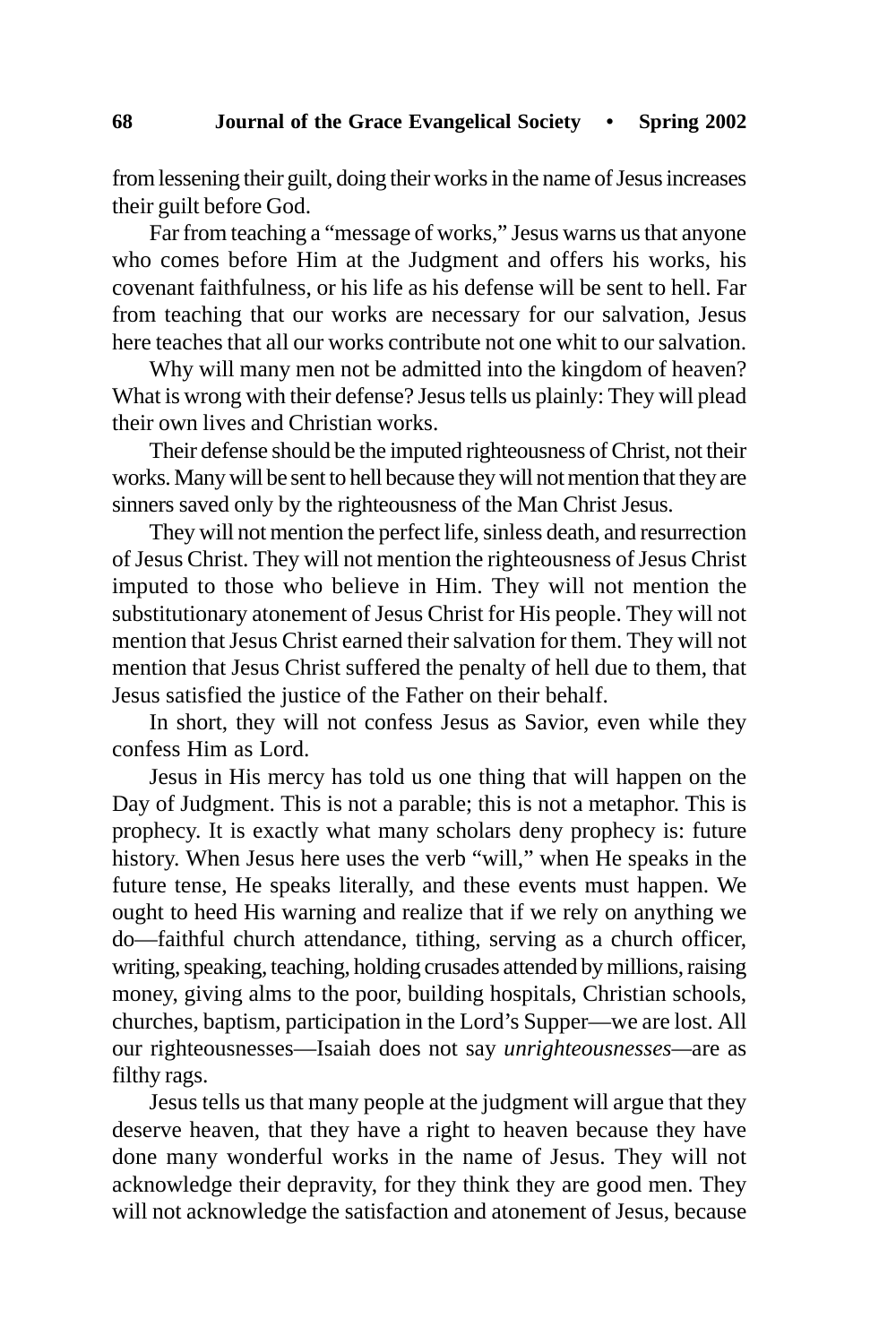they do not believe it. Their prayer will not be, "God, be merciful to me a sinner," but, "Jesus, I did many wonderful works in Your name, and now You ought to reward me with heaven." Whatever these churchgoers and church leaders may believe about themselves and about Jesus, they do not believe in their own depravity, nor in the imputed righteousness of Christ. They do not believe that the only way to heaven is through Jesus Christ. In short, they do not believe the gospel, and that is why they are damned.

The vivid warning that Jesus gives us in this passage is not merely about the futility of working for salvation. It is also a warning about believing some things about God and Jesus, but not believing the gospel. James tells us that demons believe in one God—and they are lost. That means that monotheism *per se* will not save anyone. Mark tells us that one demon recognized Jesus as the Holy One of God, and that demon was lost. That means that acknowledging Jesus as the Messiah *per se* will not save anyone. (And if anyone suggests that it is obedience that makes faith saving, it seems that no one obeys Jesus Christ more quickly in the NT than the demons to whom He speaks.)

Paul picks up on this point in Galatians, where he damns everyone, man or angel, who brings a message other than justification by faith alone. Presumably the false teachers in Galatia who were urging the Christians there to supplement their faith with works not only believed in God and in Jesus as the Son of God, but in the infallibility of the Scriptures (OT) and in Jesus' miracles as well. Perhaps they even believed in His resurrection. But a belief in Jesus' resurrection *per se* will save no one. That is why unbelieving, apostate churches can recite the early creeds of the church: While they contain some truth (and some error), the creeds do not contain the Gospel. Consider, for example, the Apostles' Creed. The received form reads:

I believe in God the Father Almighty, Maker of heaven and earth, and in Jesus Christ, his only Son, our Lord, who was conceived by the Holy Ghost, born of the Virgin Mary, suffered under Pontius Pilate, was crucified, dead, and buried; he descended into Hell; the third day he rose from the dead; he ascended into Heaven, and sitteth on the right hand of God the Father Almighty; from thence he shall come to judge the quick and the dead.

I believe in the Holy Ghost, the Holy Catholic Church, the forgiveness of sins, the resurrection of the body, and the life everlasting.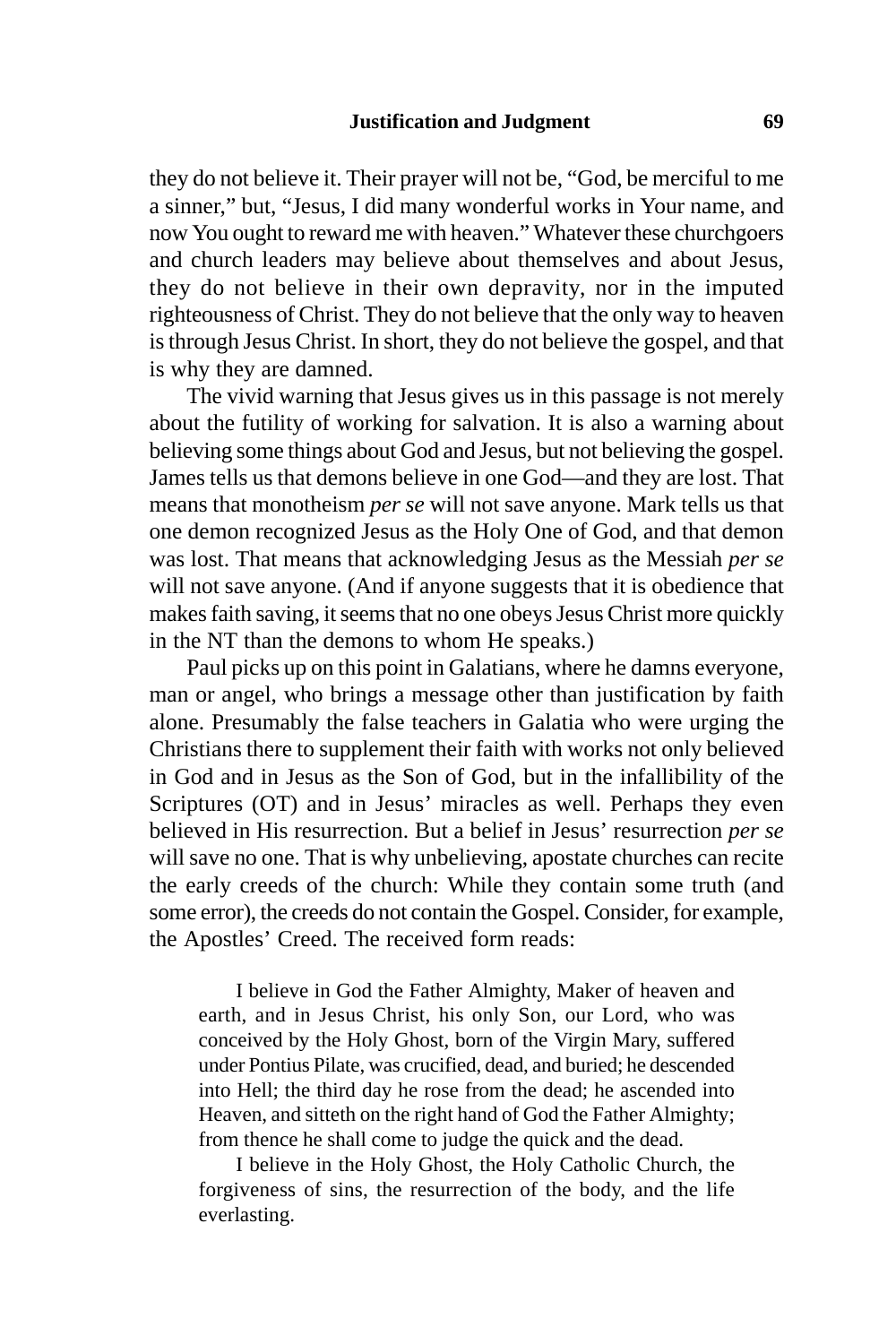What is missing from the Apostles' Creed? Read it again: There is no mention of God's law, no mention of Adam's sin, no statement that Jesus suffered and died for the sins of His people, no mention of His representative obedience and vicarious death, no mention of redemption, no mention of His perfect righteousness imputed to sinners, no mention of justification through belief alone. Jesus' descent into hell, an event that did not occur, is mentioned, and the mention of forgiveness of sins is vague enough to leave open the possibility that the Holy Catholic Church forgives sins. The Nicene Creed (A.D. 325) omits any mention of sin, mentions the word "salvation," but can hardly be said to present an explanation of it. The A.D. 381 enlargement adds some explanation, but also adds the error that water baptism remits sin.

What we need to believe was stated by Paul in Rom 3:20-28:

Therefore by the deeds of the law no flesh will be justified in His sight, for by the law is the knowledge of sin. But now the righteousness of God apart from the law is revealed, being witnessed by the Law and the Prophets, even the righteousness of God which is through faith in Jesus Christ to all and on all who believe. For there is no difference; For all have sinned and fall short of the glory of God, being justified freely by His grace through the redemption that is in Christ Jesus, whom God set forth to be a propitiation by His blood, through faith, to demonstrate His righteousness, because in His forbearance God had passed over the sins that were previously committed, to demonstrate at the present time His righteousness, that He might be just and the justifier of the one who has faith in Jesus. Where is boasting then? It is excluded. By what law? Of works? No, but by the law of faith. Therefore we conclude that a man is justified by faith apart from the deeds of the law.

And then I will declare to them, "I never knew you; depart from Me, you who practice lawlessness" (Matt 7:23).

Notice the "and then." Jesus pronounces judgment only after hearing the pleas and defenses of the men on trial. If any judge ever had the right to condemn a defendant without hearing his defense, this Judge has. But He is so scrupulous about God's law—and His law became the model for due process in civilizations influenced by Christianity that Jesus does not pronounce judgment until after the defendants have presented their defenses.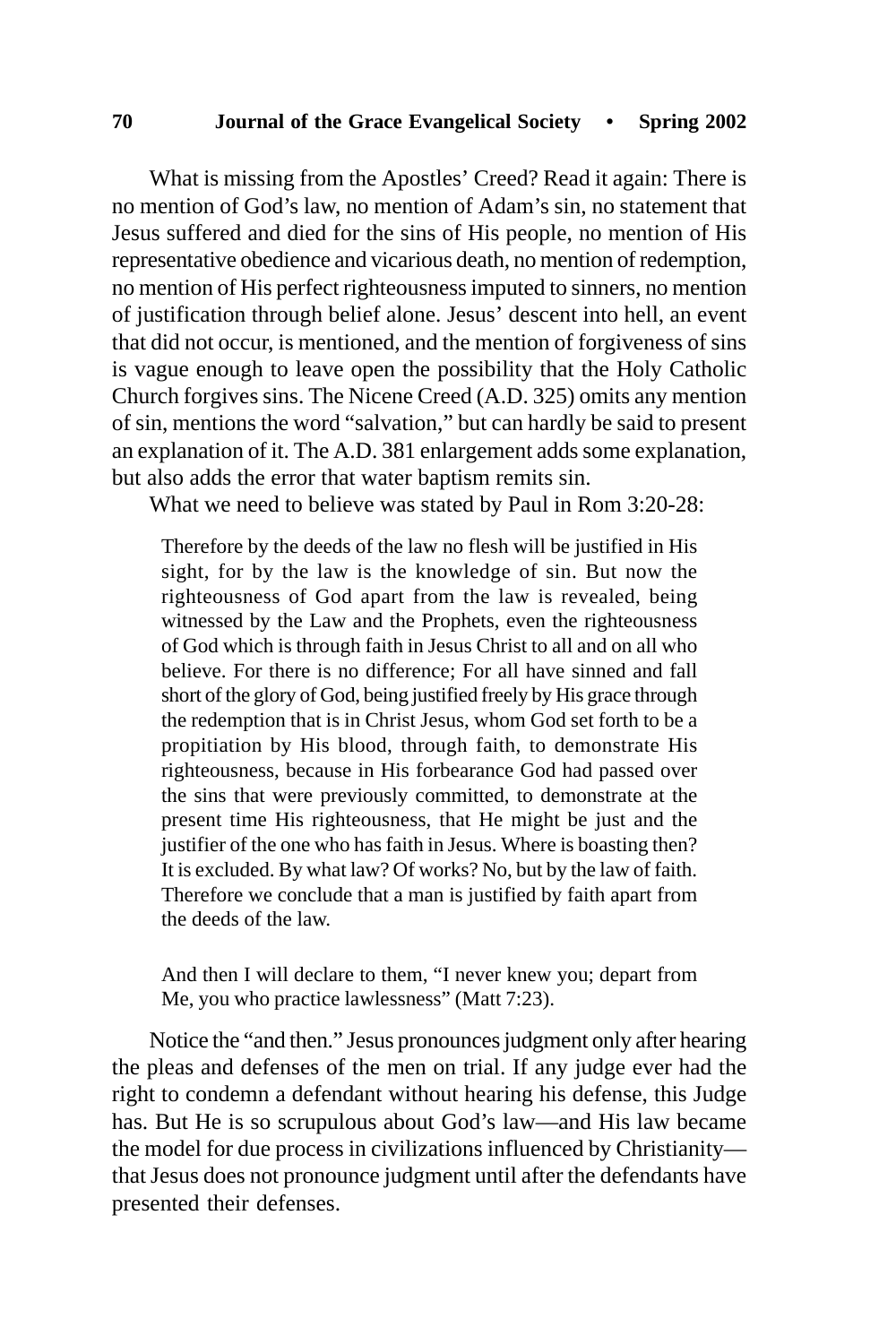Jesus' declaration, "I never knew you," eliminates another common perversion of this passage. Some commentators have suggested that the men Jesus will send to hell were once believers, and they performed their good works while they were believers; but they did not persevere; they were not faithful to the covenant, so they lost their "final justification." But that is not what Jesus will say to them: He will say, "I *never* knew you." He will not say, "I formerly knew you, but you were unfaithful to the covenant." Nor will He say, "I knew you once, but you disobeyed My commandments." Jesus will say, "I *never* knew you." These people, these church leaders, were *never* Christians. They were *never* foreknown, elected, called, regenerated, justified, adopted, reconciled, or sanctified. They may have been baptized, confirmed, ordained, chrismated, and canonized, but they were never born again. They were active churchgoers and church leaders; they did many extraordinary and wonderful works, all in the name of Jesus; but they were never Christians. *Christ Jesus never knew them*.

This declaration eliminates Romanist and Arminian doctrine, with its "saved on Sunday, lost on Monday" soteriology, as well as the Neolegalism of men like Norman Shepherd and Steven Schlissel. The final salvation of Christians—their admittance into the kingdom of heaven—just like their election, calling, regeneration, adoption, justification, reconciliation, and sanctification, depends not one whit on their good works, but on the perfect righteousness of Christ alone imputed, not infused, through belief alone. Believers have salvation—we possess eternal life—at the first moment of belief, and the gift of salvation is irrevocable.

Notice that Christ Jesus is the only *door* to heaven; He admits and excludes. Christ Jesus will send these professing Christians to hell. Notice that Christ Jesus is the only *way* to heaven. It is His life, work, and death alone that entitles sinners to heaven. Notice that Christ Jesus is the only *life*. When He says, "Depart from Me," He is condemning these men to everlasting death. That is what hell is: separation from Christ.

Jesus will describe these people as "you who practice lawlessness." Now if we had seen these people on earth—and perhaps we have seen some of them—we may not have reached that conclusion. After all, we would have seen these church leaders prophesying, casting out demons, and performing supernatural wonders, all in the name of Jesus. The Roman Catholic Church-State would have declared them saints.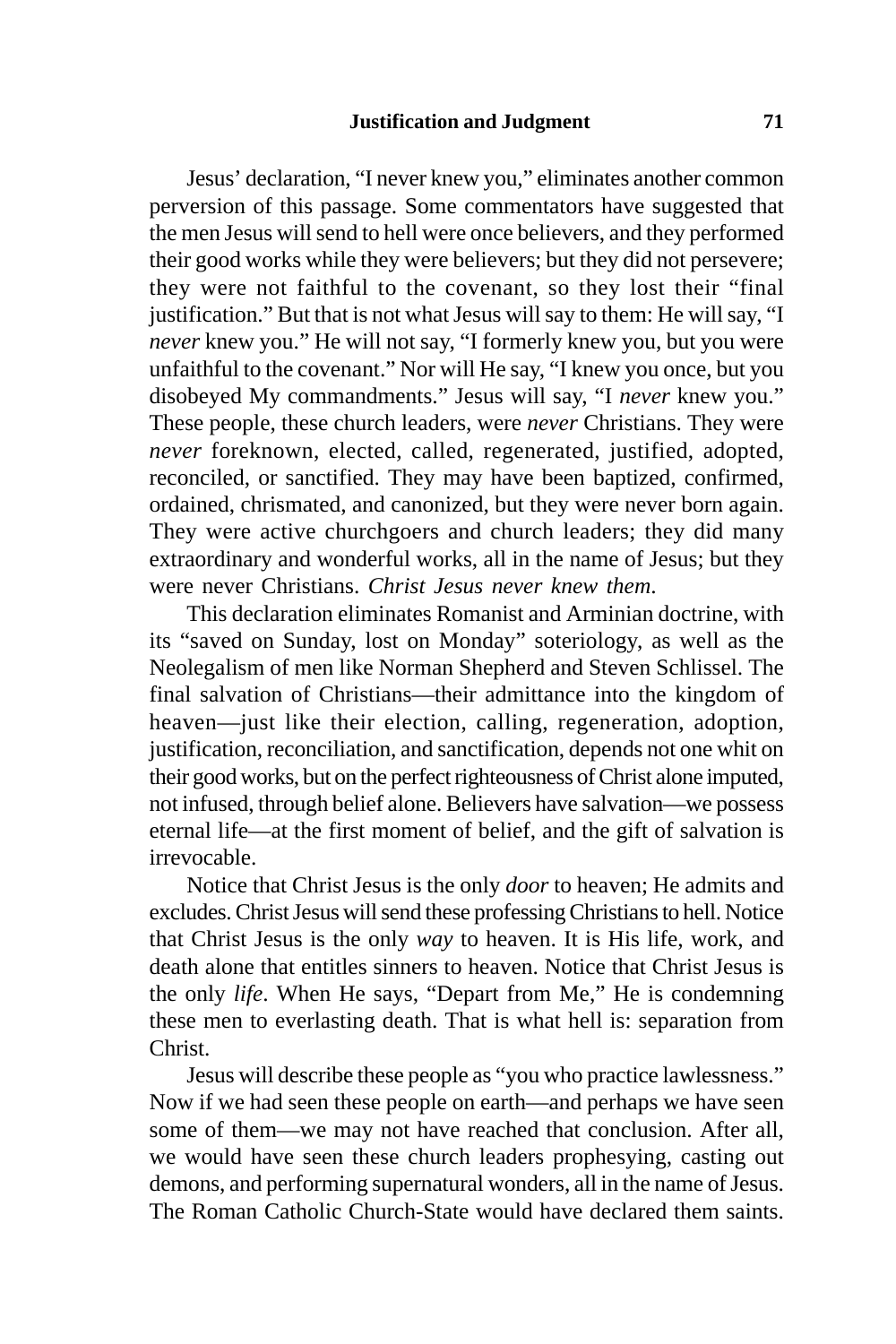The ersatz Evangelicals would have made them best-selling authors and celebrities. But Jesus calls them "you who practice lawlessness." Why?

He has already told us why. All of these extraordinary and wonderful works done in the name of Jesus are lawlessness, because they are done for the purpose of obtaining salvation. These works are lawlessness because they involve an illegal use of the law. The law, Paul tells us, is given for the knowledge of sin. It is not given that we sinners might use it to gain entrance into heaven. Conviction of sin, not salvation, is the purpose of the law. Legalism, because it is an illegal use of the law, is lawlessness. "But we know that the law is good if one uses it lawfully," Paul told Timothy. But using the law in an effort to obtain heaven is not lawful; it is an illegal use of the law; it is lawlessness.

But if we see some of these men on earth, we are able to recognize them as false teachers, not because of what they do, but because of what they say: They teach salvation by faith and works, by faith and obedience, by faith and covenant faithfulness. They teach on earth what they will tell the Lord Jesus Christ at the judgment. That is what they believe.

The simple and obvious notion that false teaching is the indicator by which we recognize false teachers clarifies and explains the meaning of this whole passage. In the verses immediately prior to verse 21, Jesus had been warning of false prophets. He said,

Beware of false prophets who come to you in sheep's clothing, but inwardly they are ravenous wolves. You will know them by their fruits. Do men gather grapes from thornbushes or figs from thistles? Even so, every good tree bears good fruit, but a bad tree bears bad fruit. A good tree cannot bear bad fruit, nor can a bad tree bear good fruit. Every tree that does not bear good fruit is cut down and thrown into the fire. Therefore by their fruits you will know them (Matt 7:15-20).

The trees that are cut down and thrown into the fire in verse 19 are the men Jesus commands to depart from Him in verse 23. They are the men who have done spectacular works in the name of Jesus on earth. This implies, please note, that the fruit by which we are to know them is not primarily their works, perhaps not their works at all, but their doctrine, their teaching. We have become so accustomed to thinking of "fruit" as behavior that we have missed Jesus' point in His warning against false prophets: They are recognized by their doctrine. What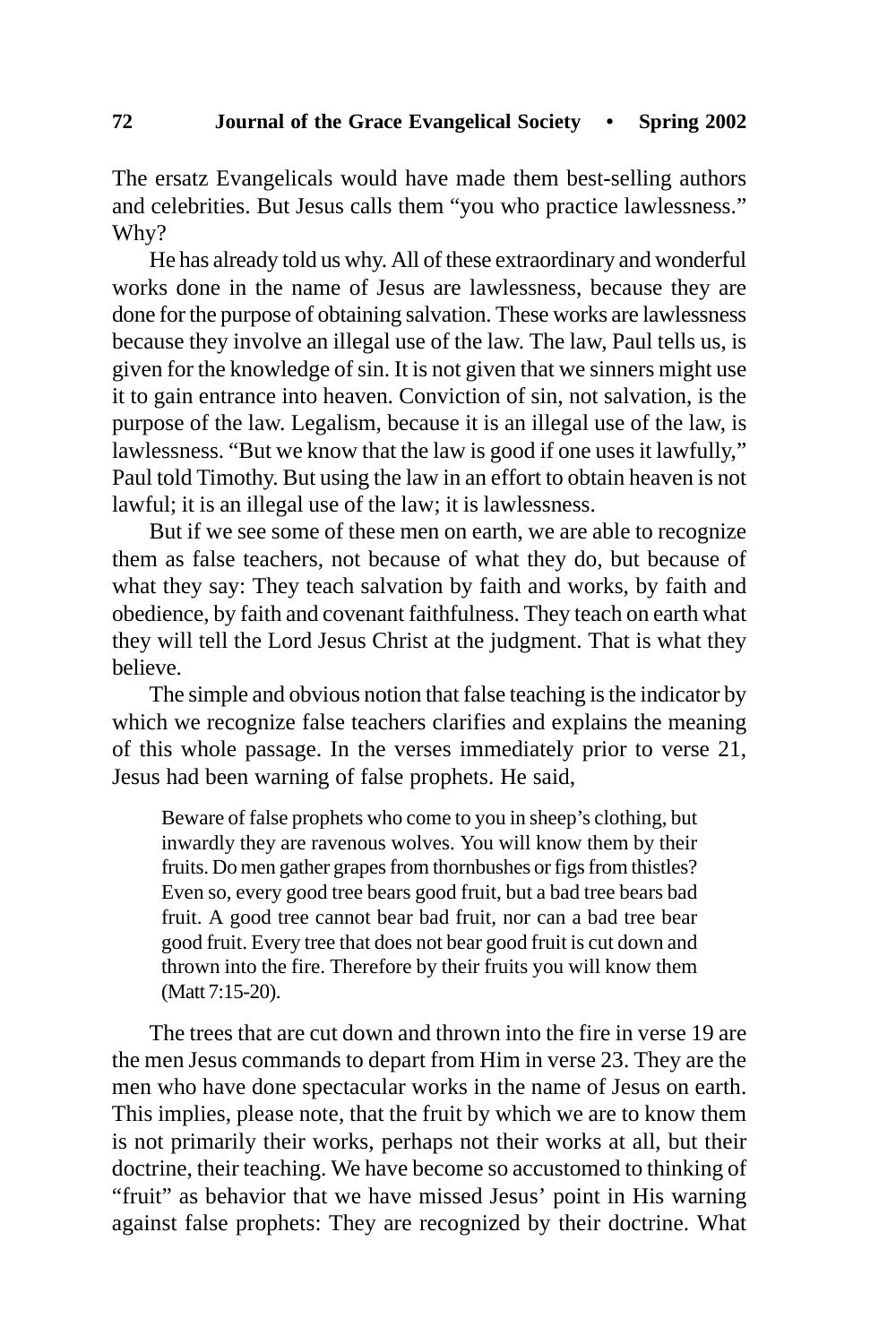they teach is their "fruit." That is why John gives us a doctrinal test in 2 John 7, 9-11:

For many deceivers have gone out into the world who do not confess Jesus Christ as coming in the flesh. This is a deceiver and an antichrist…. Whoever transgresses and does not abide in the doctrine of Christ does not have God. He who abides in the doctrine of Christ has both the Father and the Son. If anyone comes to you and does not bring this doctrine, do not receive him into your home or greet him, for he who greets him shares in his evil deeds.

The notion that *fruit* is doctrine or teaching, rather than works or behavior, is so clearly taught in Scripture that the dominance of the incorrect view must be attributed to our inability to read. For example, Jesus in Matt 12:32-37 says,

Either make the tree good and its fruit good, or else make the tree bad and its fruit bad; for a tree is known by its fruit. Brood of vipers! How can you, being evil, speak good things? For out of the abundance of the heart the mouth speaks. A good man out of the good treasure of his heart brings forth good things, and an evil man out of the evil treasure brings forth evil things. But I say to you that for every idle word men may speak, they will give account of it in the day of judgment. For by your words you will be justified, and by your words you will be condemned.

*Fruit* is a metaphor for words, doctrine, speaking, teaching. *Evil fruit* is false teaching; *good fruit* is true teaching; and we are to judge men by their fruit, that is, their teaching. This is entirely consistent with the tests prescribed in the OT (Deuteronomy 13 and 18) for false prophets: The tests were doctrinal. The Israelites were to disbelieve false prophets even if they performed miracles and foretold the future.

Jesus prescribes a doctrinal test for false prophets because a behavioral test is unreliable. We all have known unbelievers whose behavior is better than that of some Christians. And if *fruit* means behavior, and we must judge them by their fruit, then we must conclude that they are Christians, despite what they say.

There is, however, one final question with which we have to deal. In verse 21, Jesus used the phrase: "he who does the will of My Father in heaven." What does this phrase mean, if it does not mean works?

The answer may be found in John 6:40, where Jesus says, "This is the will of Him who sent Me, that everyone who sees the Son and